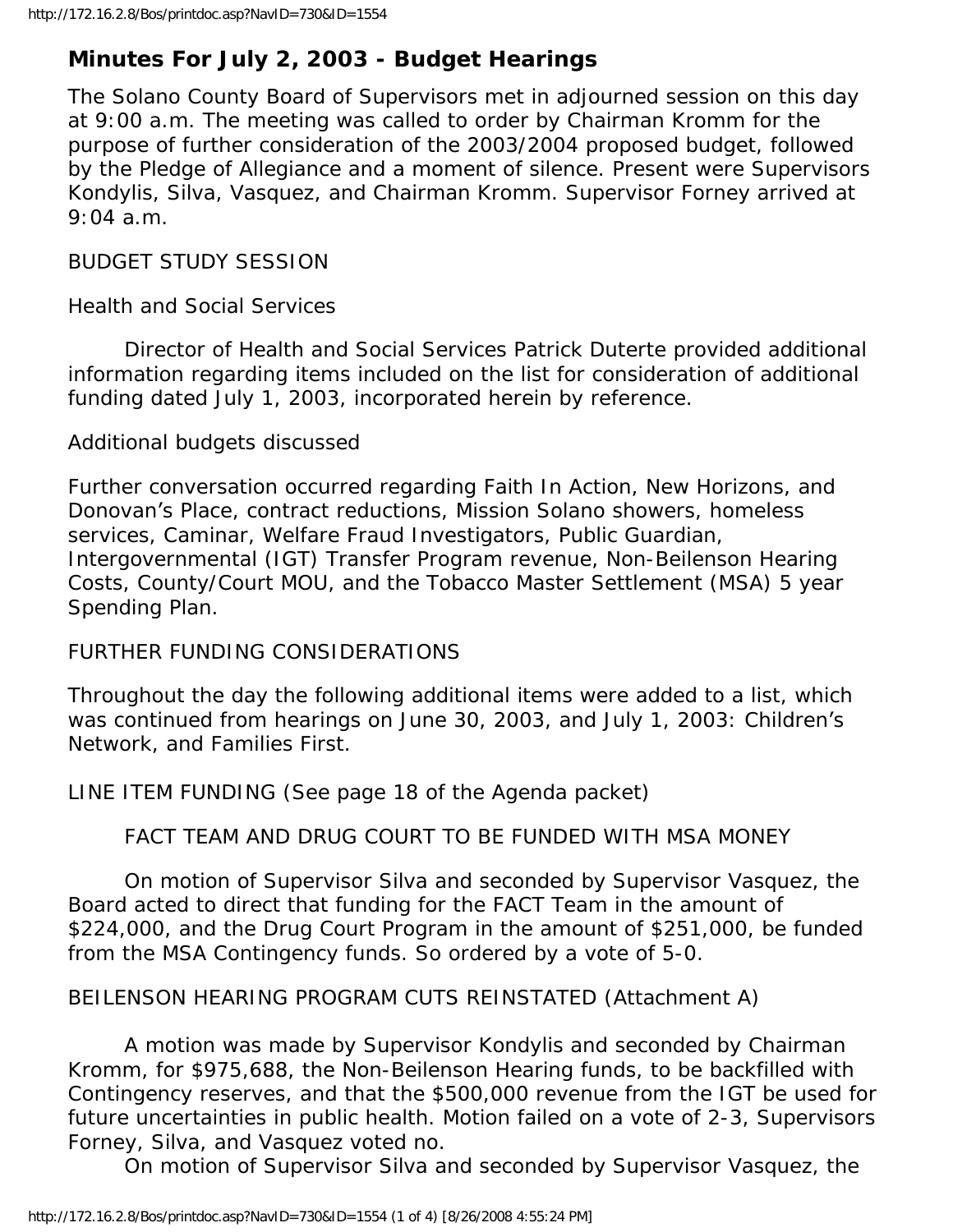Board acted to backfill the Non-Beilenson Hearing Cuts with the \$500,000 revenue from the IGT, and the remainder from General Fund Contingencies. So ordered by a vote of 3-2, Supervisor Kondylis and Chairman Kromm voted no.

COURT MEMORANDUM OF UNDERSTANDING (MOU), APPROVED (Attachment C)

 On motion of Supervisor Kondylis and seconded by Supervisor Forney, the Board acted to approve the MOU with the Court, with \$234,425 and the modified language for the Court to be responsible for the last \$75,000 liability, with the County taking the first \$283,000 of the shared exposure to Undesignated Fee Transfer Reconciliation and a 50%/50% split on any costs over that amount, with a Court 60%/40% County split of the Undesignated Fees, and to authorize the Chairman to execute the MOU. So ordered by a vote of 5-0.

LINE ITEM APPROVALS (See Page 18 of Agenda packet)

 ADDITIONAL FUNDING ALLOCATED FOR NEW HORIZONS, THE CHILDRENS'S NETWORK, MISSION SOLANO SHOWERS, AND ASSORTED CONTRACTS

 On motion of Supervisor Kondylis and seconded by Supervisor Forney, the Board acted to direct that allocations be made for New Horizons in the amount of \$122,000, the Children's Network in the amount of \$57,375, Mission Solano – showers in the amount of \$5,000, and contract add backs in the amount of \$32,965 from Contingency Reserves. So ordered by a vote of 5-0.

AGREEMENT WITH PARTNERSHIP HEALTH PLAN (IGT), APPROVED (Attachment D)

 On motion of Supervisor Silva and seconded by Supervisor Vasquez, the Board acted to approve the agreement with the Partnership Healthplan for an Inter-Governmental Transfer (IGT) Agreement, and to authorize the Chairman to execute the agreement on behalf of the County. So ordered by a vote of 4- 1, Chairman Kromm voted no.

AGREEMENT WITH THE CALIFORNIA DEPARTMENT OF HEALTH SERVICES (IGT) (Attachment E)

 On motion of Supervisor Silva and seconded by Supervisor Vasquez, the Board acted to approve the agreement with the State for an Inter-Governmental Transfer (IGT) Agreement, and to authorize the Chairman to execute the agreement on behalf of the County. So ordered by a vote of 5-0.

#### CHILD SUPPORT SERVICES

 On motion of Supervisor Kondylis and seconded by Supervisor Silva, the Board acted to authorize the Auditor-Controller to transfer \$625,000, currently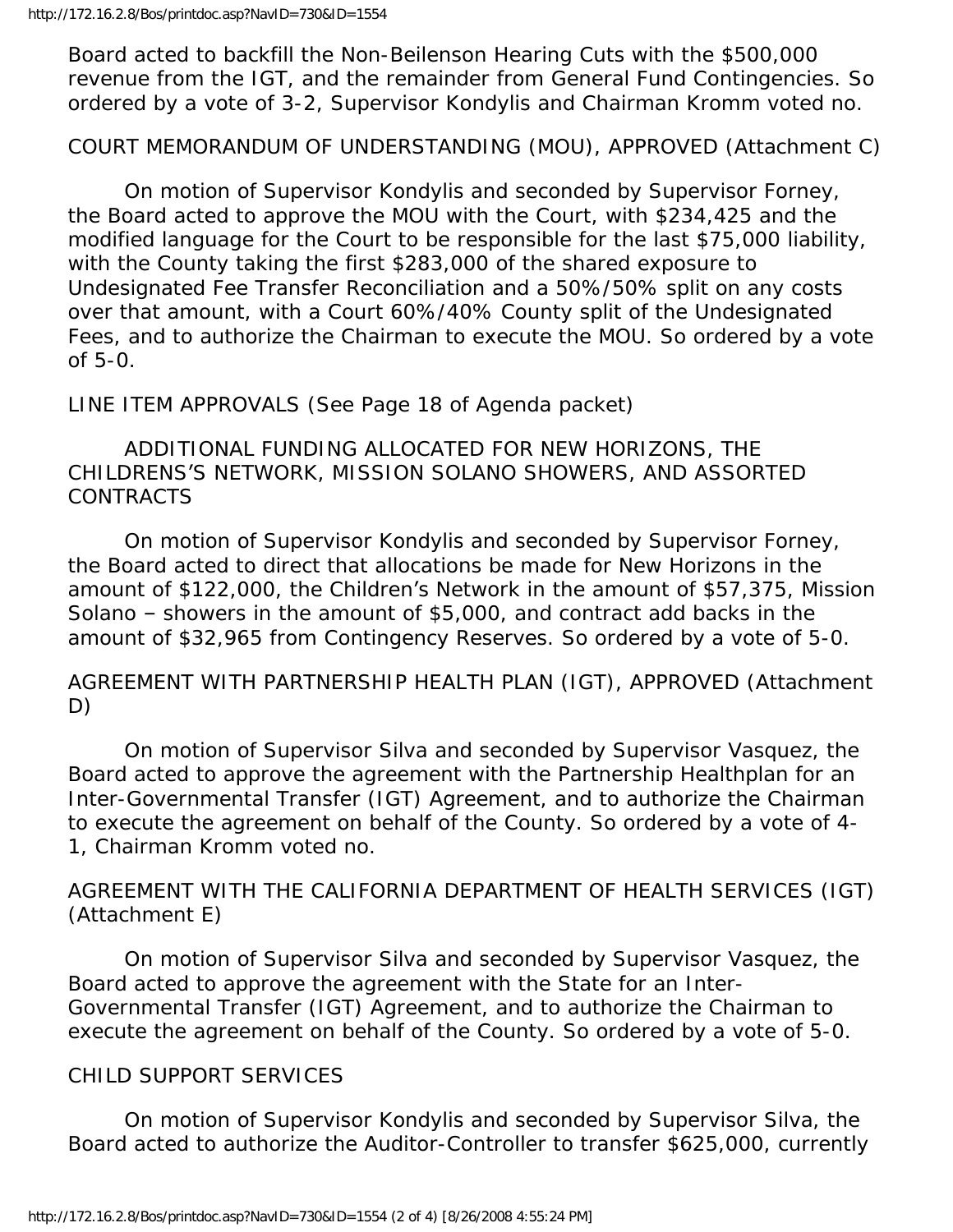in the Child Support Services fund, to the Contingency Reserve to offset the Federal Child support penalties. So ordered by a vote of 5-0.

BUDGET RESOLUTION (Attachment G, B, F)

#### RESOLUTION NO. 2003-153 ADOPTING THE BUDGET FOR THE COUNTY OF SOLANO FOR THE 2003/2004 FISCAL YEAR, ADOPTED

 On motion of Supervisor Vasquez and seconded by Supervisor Silva, the Board acted adopt Resolution No. 2003-153 Adopting the Budget for the County of Solano for the 2003/2004 Fiscal Year; which included the proposed budget in its printed form, augmented by the supplemental budget with all of the technical and other amendments, as well as the amendments approved by the Board on a line item basis. So ordered by a vote of 5-0. (see Resolution Book)

#### POSITION ALLOCATION (Attachment H)

 On motion of Supervisor Vasquez and seconded by Supervisor Silva, the Board acted to adopt the Position Allocation List, as amended. So ordered by a vote of 5-0.

LIST OF NUMBERS AND CLASSIFICATIONS OF POSITIONS (Attachment I)

#### RESOLUTION NO. 2003-154 AMENDING THE LIST OF NUMBERS AND CLASSIFICATIONS OF POSITIONS WITHIN SOLANO COUNTY, ADOPTED

 On motion of Supervisor Vasquez and seconded by Supervisor Silva, the Board acted to adopt Resolution No. 2003-154 Amending the List of Numbers and Classifications of Positions within Solano County, as amended. So ordered by a vote of 5-0. (see Resolution Book)

#### CLOSING COMMENTS

 Chairman Kromm requested the Budget for 2003/2004 begin with the County mission and continue with the Board's goals and priorities.

 Supervisor Kondylis discussed preparation for the next round of strategic planning to ensure the next budget is related to the Board's priorities; requested that additional information by line item showing the percentage change from the prior year budget; and noted objection to the Management Incentive Plan, Longevity Pay, and the new administrative building.

 Supervisor Silva feels the budget needs to be tied to the Board's goals and objectives, goals and priorities are set at every meeting and are rolled into the budget, the percentage of change by line item should be included in the budget, hopes some jobs are saved and that department heads will accommodate people wherever they can, the board is being cautious to carry the County over the next few difficult years, and thanked the department heads and staff for their hard work, complimented the Union Leadership for